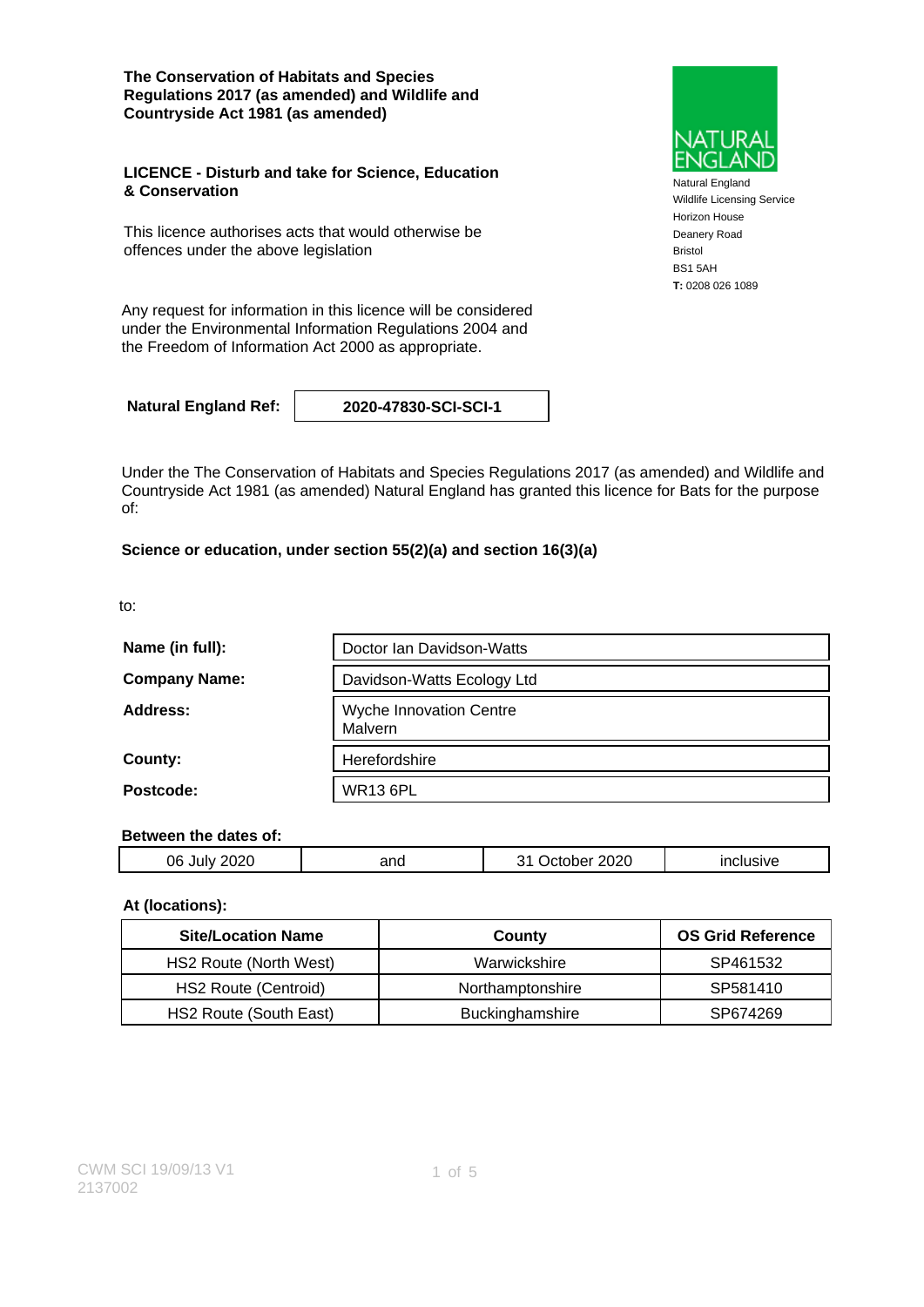### **For the following species:**

| <b>Species Common</b><br><b>Name</b><br>(Taxonomic Name) | <b>Number</b>  | <b>Activity</b> | <b>Method</b>                 | <b>Detailed Location</b>         | <b>OS Grid</b><br>Reference |
|----------------------------------------------------------|----------------|-----------------|-------------------------------|----------------------------------|-----------------------------|
| Other<br>(Chiroptera)                                    | $\Omega$       | Disturb         | Fur clipping                  | HS2 Route as<br>described        | XY000000                    |
| All Bats<br>(Chiroptera)                                 | $\overline{0}$ | <b>Disturb</b>  | Artificial light -<br>torches | <b>HS2 Route as</b><br>described | XY000000                    |
| All Bats<br>(Chiroptera)                                 | $\overline{0}$ | <b>Disturb</b>  | Acoustic lures                | <b>HS2 Route as</b><br>described | XY000000                    |
| All Bats<br>(Chiroptera)                                 | $\Omega$       | <b>Disturb</b>  | Hand                          | <b>HS2 Route as</b><br>described | XY000000                    |
| All Bats<br>(Chiroptera)                                 | $\Omega$       | Take            | Hand                          | <b>HS2 Route as</b><br>described | XY000000                    |
| All Bats<br>(Chiroptera)                                 | $\Omega$       | Disturb         | Mist nets                     | <b>HS2 Route as</b><br>described | XY000000                    |
| All Bats<br>(Chiroptera)                                 | $\overline{0}$ | Take            | Mist nets                     | <b>HS2 Route as</b><br>described | XY000000                    |
| All Bats<br>(Chiroptera)                                 | $\overline{0}$ | <b>Disturb</b>  | Harp trap                     | HS2 Route as<br>described        | XY000000                    |
| All Bats<br>(Chiroptera)                                 | $\overline{0}$ | Take            | Harp trap                     | <b>HS2 Route as</b><br>described | XY000000                    |
| Other<br>(Chiroptera)                                    | $\overline{0}$ | <b>Disturb</b>  | Radio<br>transmitter          | <b>HS2 Route as</b><br>described | XY000000                    |
| Other<br>(Chiroptera)                                    | $\overline{0}$ | <b>Disturb</b>  | Ringing                       | <b>HS2 Route as</b><br>described | XY000000                    |

#### **This licence is granted subject to the licensee, including servants and named agents, adhering to the conditions and notes specified below.**

**Signature: Date: Date: Date: Date: Date: Date: Date: Date: Date: Date: Date: Date: Date: Date: Date: Date: Date: Date: Date: Date: Date: Date: Date: Date: Date: Date:**

(for and on behalf of Natural England)

# **WARNING**

- **This licence authorises acts that would otherwise be offences under the The Conservation of Habitats and Species Regulations 2017 (as amended) and Wildlife and Countryside Act 1981 (as amended). Any departure from the conditions relating to this licence may be an offence under that legislation;**
- **This licence conveys no authority for actions prohibited by any other legislation;**
- **This licence can be modified or revoked at any time by Natural England, but this will not be done unless there are good reasons for doing so. The licence is likely to be revoked immediately if it is discovered that false information had been provided which resulted in the issue of the licence.**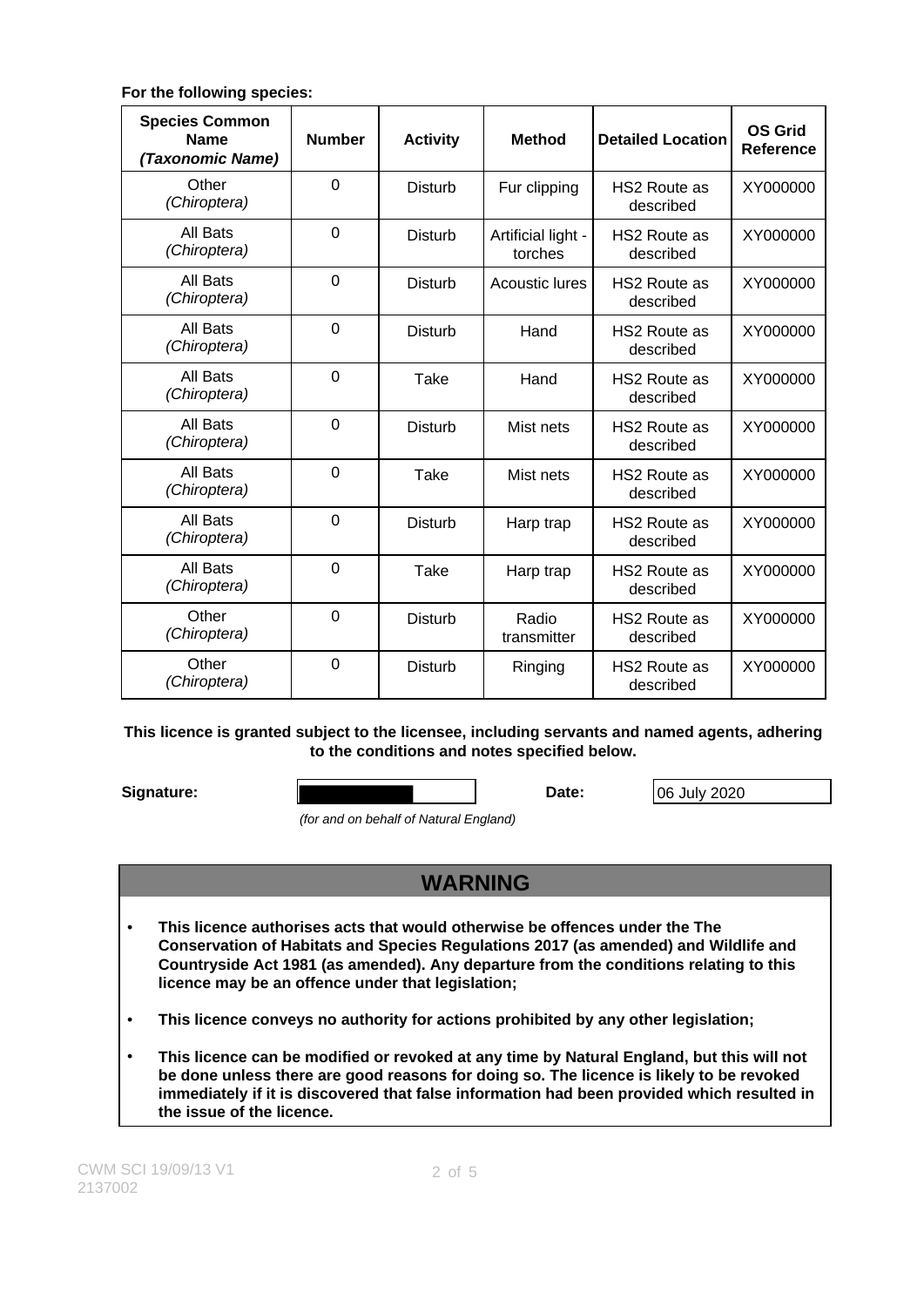# **LICENCE CONDITIONS**

- 1. These conditions apply to the licensee and any additional authorised person. The licensee and any additional authorised person(s) are responsible for ensuring that any licensed operations/ activities comply with all terms and conditions of the licence.
- 2. The licensee and any additional authorised person(s), shown on the licence, may act under the authority of this licence. The licensee or any additional authorised person(s) may also employ assistants provided they work under the direct personal supervision of the licensee or authorised person.
- 3. Whilst engaged in activities permitted by this licence, the licensee and/or any additional authorised person(s), must have access to a copy of this licence and produce it to any police officer or any Natural England officer on demand.
- 4. The Licensee and any additional authorised person(s) shall permit an officer of Natural England, accompanied by such persons as he/she considers necessary for the purpose, on production of his/her identification on demand, reasonable access to the site for monitoring purposes and to be present during any operations carried out under the authority of this licence for the purpose of ascertaining whether the conditions of this licence are being, or have been, complied with. The Licensee shall give all reasonable assistance to an officer of Natural England and any persons accompanying him/her.
- 5. This licence does not convey any right of entry upon land, and the landowner's/occupier's prior permission must be obtained, as necessary, before the licence is used.
- 6. No licensed activity shall be carried out under this licence on a National Nature Reserve or Marine Nature Reserve except with the prior written permission of Natural England.
- 7. A person authorised by the licensee shall provide him/her with such information as is within his/ her knowledge and is necessary for the Report, which the licensee is required to make to Natural England.
- 8. The 'Report by licensee of action taken under licence' must be completed, even if no licensed action is taken. It must be submitted on line or sent to the Natural England office at the address shown on this licence, to arrive no later than 14 days (two weeks) after the expiry of the licence. Failure to make a report may result in the licence being revoked and/or any future applications being refused.
- 9. This licence may be modified or revoked at any time by Natural England.

### Additional condition(s):

See Additional Conditions and Notes Annex.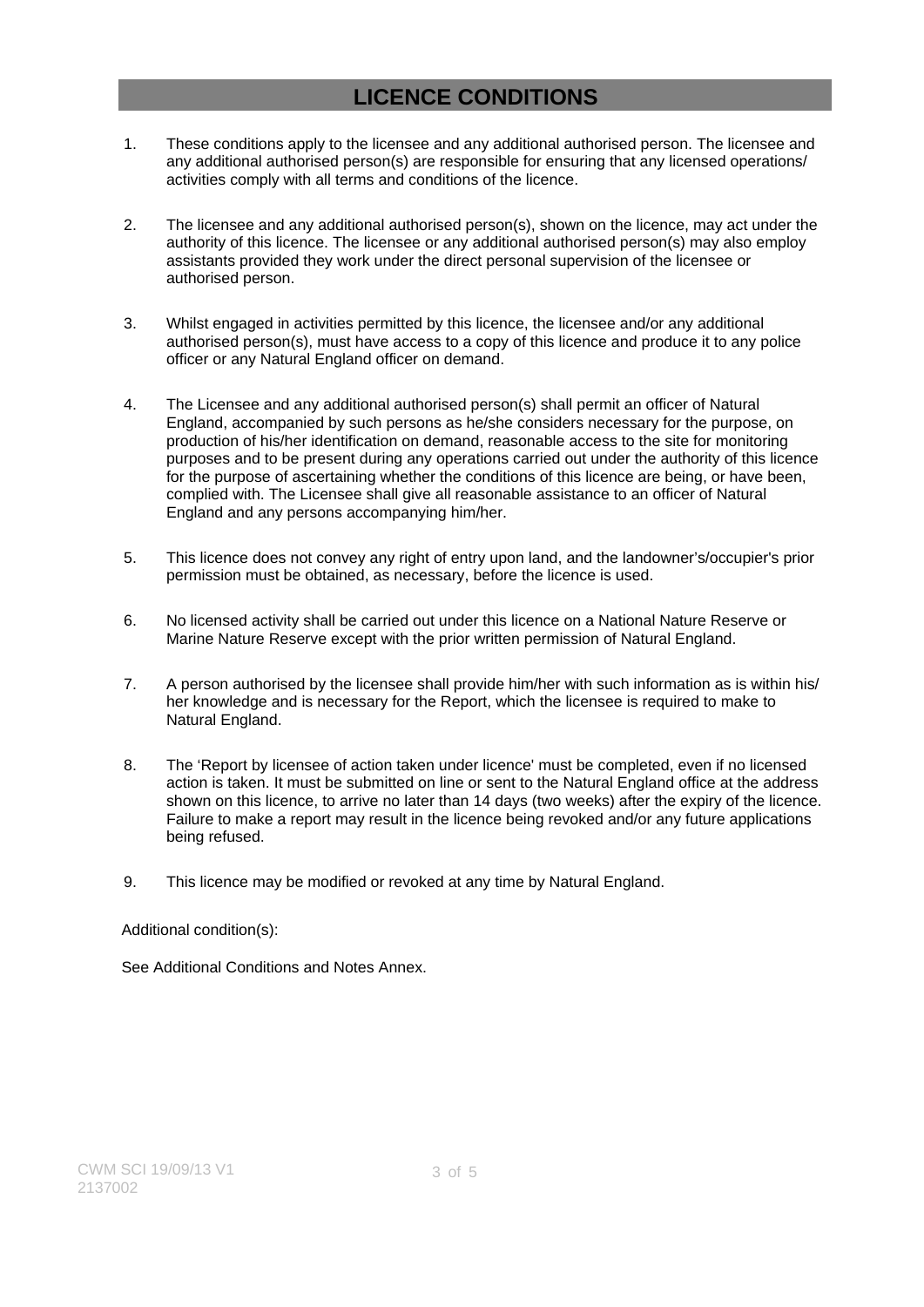## **NOTES**

- 1. Please read the details of your licence carefully to ensure that you comply with it paying particular attention to the number and species licensed as this may differ to what was requested in your application.
- 2. Under Regulation 60(1) of the Conservation of Habitats and Species Regulations 2017 (as amended), it is an offence to contravene or fail to comply with a licence condition. This includes all persons authorised to act under this licence.
- 3. An additional authorised person is a suitably trained and experienced person who is able to carry out work under a licence without the personal supervision of the licensee. To carry out licensed activities their name will be on the licence. To comply with the licence conditions, additional licenced persons should have a copy of the licence accessible when acting under the licence.
- 4. An assistant is a person assisting the licensee or the additional authorised person(s). Assistants are only authorised to act under a licence whilst they are under the direct supervision of either the licensee or the additional authorised person(s).
- 5. Natural England advises that where any individual is likely to come into contact with a bat in the operation of this licence, they should ensure that they wear suitable clothing and gloves and have been vaccinated against European Bat Lyssavirus (EBL).
- 6. Please note the information of the 'Report by licensee of action taken under licence' may have changed from previous years. The data required in your report and the required format can been viewed on the Natural England website. Alternatively you can request a copy from the Natural England address shown on your licence.

Additional note(s):

See Additional Conditions and Notes Annex.